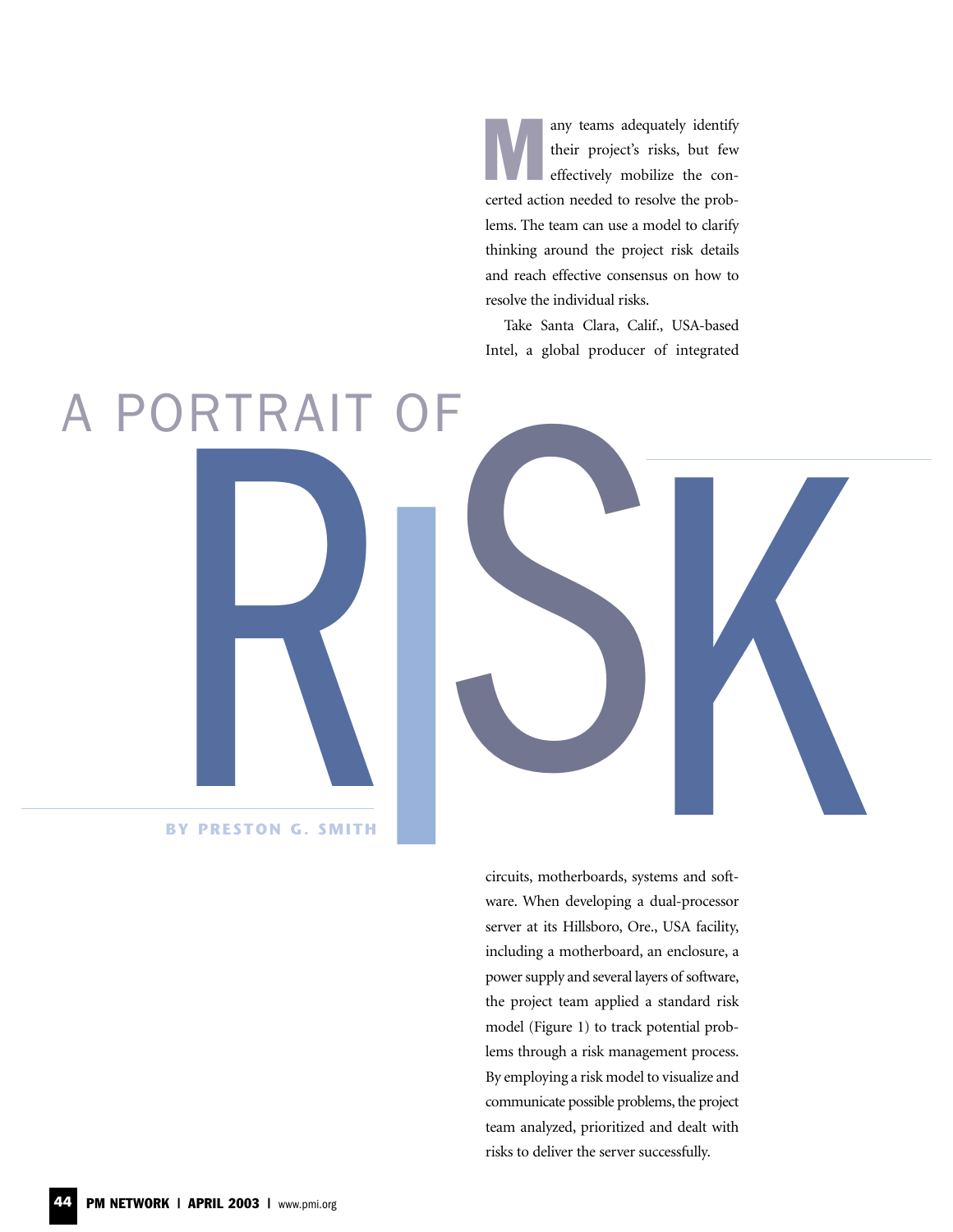Use a model to visualize project risks and formulate effective plans for countering them.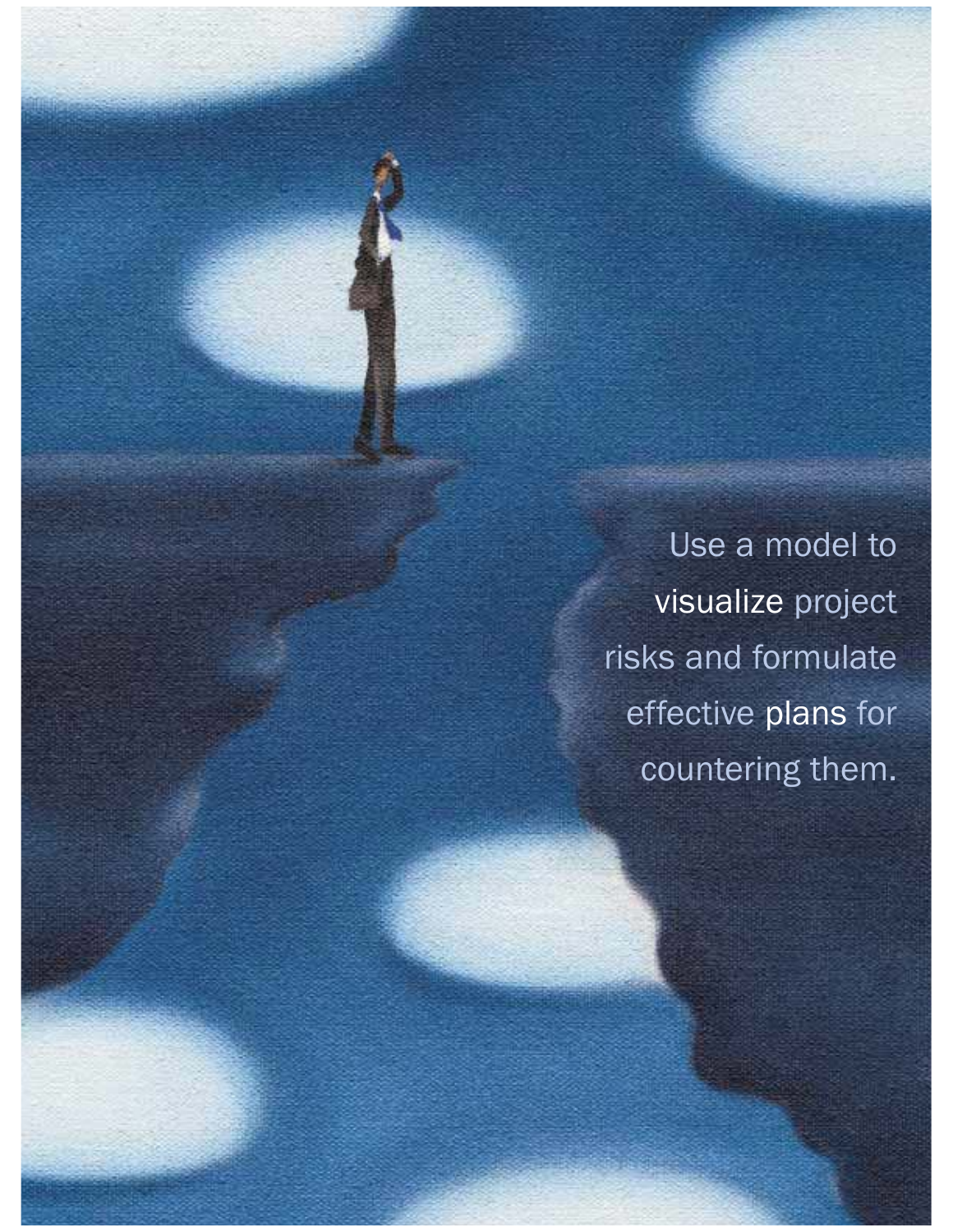

**Figure 1.** Shown is a framework for a project risk. A *risk event* causes an *impact*. Both components are influenced by *drivers*, which are the facts that lead you to believe that the risk event and its impact could occur and how serious they could be. This template provides for three numeric quantities: a *probability of risk event*, a *probability of impact* and a *total loss*. All three are estimated based on the drivers.



Figure 2. The standard risk model portrays the Intel project risk. The drivers substantiate the risk event and its impact and help the team reach consensus on the three quantities.

| <b>Risk Event</b>                                                       | $P_{\rm e}$ | $P_i$ |    | (Work days) (Work days) | <b>Status</b> |
|-------------------------------------------------------------------------|-------------|-------|----|-------------------------|---------------|
| Product validation<br>capacity is inadequate.                           | 70%         | 90%   | 15 | 9                       | Active        |
| High infant mortality<br>rate on new memory<br>component.               | 50%         | 90%   | 20 | 9                       | Active        |
| Incomplete require-<br>ments regarding<br>power management<br>features. | 70%         | 50%   | 10 | 4                       | Inactive      |

**Figure 3.** The Intel team identified a number of risks. The project workers developed an action plan for both the first and second risks shown and monitored the third.

## Steps 1 and 2. Identify and Analyze Risks

As part of the planning process, a cross-functional project team brainstorms potential problems. Utilizing a risk model doesn't change the identification process, but it encourages greater thoroughness. Instead of just listing a risk, with the standard risk model, you must state both its risk event and its impact. Because the submitter must be reasonably careful in describing the risk, the identification phase automatically prescreens and eliminates "phantom" risks.

In Intel's dual-processor server project, the team identified one possible risk as inadequate product validation capacity. Its impact would be delayed product validation.

During the analysis step, the team examines each identified risk in two substeps:

- List the drivers, or the facts that lead you to believe that the risk event or its impact could occur. After examining each driver, you will see an increased or decreased likelihood or severity of the risk event or its impact.
- From the drivers, estimate the two probabilities and the total loss shown in Figure 1.

For Intel's possible inadequate product validation capacity, Figure 2 shows the results of analysis. The team listed the risk event and its impact as part of the risk identification step, and the model's other five boxes were filled in during this analysis process. This figure reveals the risk's details and interactions. The project team easily can observe the drivers that provide a foundation for the risk. Conversely, the team can clearly see if these supporting drivers are weak, suggesting that more investigation is needed before proceeding.

#### Step 3. Prioritize Risks

From the probability of risk event  $(P_e)$ , probability of impact  $(P_i)$ and the total loss  $(L_t)$ , you can calculate the expected loss  $(L_e)$  for each risk as:

# $L_e = P_e \times P_i \times L_t$

By determining the expected losses for all risks in the project, you can rank them in order of overall severity: Larger numbers equate to bigger risks. You can support your prioritization decisions with the drivers detailed in your model. There always will be risks that you can't address, but by ranking them, you can agree which ones are most pressing and relevant.

Two other risks the Intel team managed on this dual-processor server project include:

- High mortality rate on a new memory component
- Incomplete requirements regarding power management features.

Figure 3 compares the three risks in terms of their expected loss (calculated using the formula). Based on this prioritization, the Intel team decided to actively manage the first two risks, or formulate and execute action plans for them. It also decided to manage the third risk inactively by monitoring the risk in case it grew more serious later.

### Step 4. Develop Action Plans

Using your risk event drivers and impact drivers as clues, you can create the most common and powerful types of action plans: prevention plans and contingency plans. Usually, each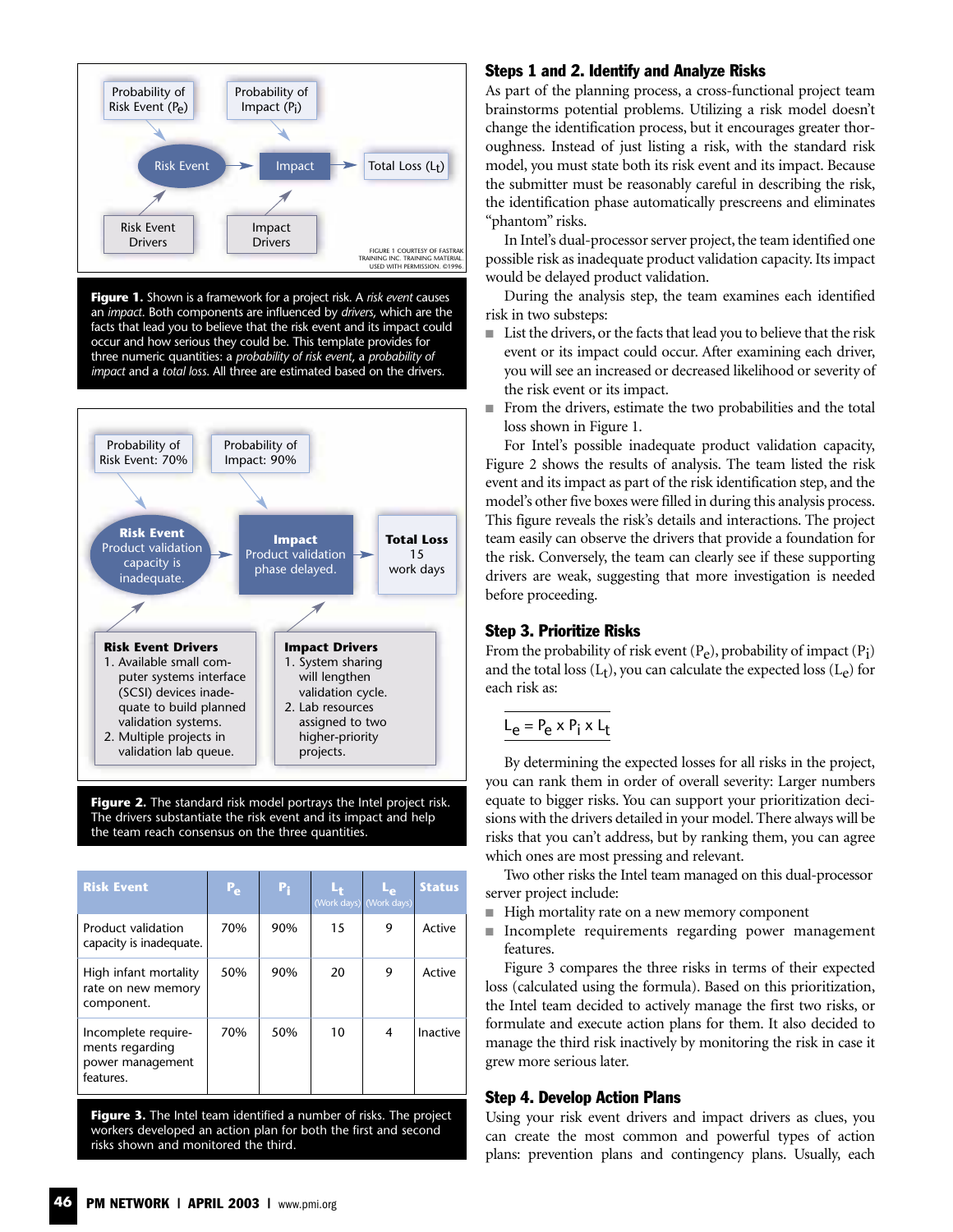risk event driver suggests a prevention plan, which is an action plan that keeps the risk event from occurring. Similarly, each impact driver suggests a contingency plan, which is an action plan that minimizes the actual loss should the risk event occur despite your prevention plans.

Figure 4 illustrates how drivers naturally led to action plans for the Intel validation-capacity risk. Sometimes, one driver suggests multiple action plans, and some drivers do not lead to an action plan by themselves. An effective action plan must designate a responsible individual, a due date, means to measure progress and resources to execute the plan. The model facilitates the formulation of actionable plans in two ways:

- Often, the drivers may point you toward an effective action plan targeting root causes
- If an action plan isn't apparent, you should reconsider whether or not you have listed all of the drivers for the risk.

The risk model also points to other types of action plans, such as avoidance, transference and acceptance plans. However, if you do not word your risk event and impact drivers clearly, you probably

do not have a clear picture of the risk yet, and this deficiency will become apparent when you attempt to convert your drivers into action plans.

## Step 5. Monitor Your Plans

You can monitor your risk management progress overall by tracking the total expected loss across all actively managed project risks. If you're managing the top seven risks, for example, you add these seven expected losses and monitor this total every week to see if it is decreasing fast enough to suit you. In addition, you can see where you need to do more work simply by following these values individually for each of your risks, either with spreadsheet software or an online project data management system.



mitigate risks. This simplified version shows two drivers and the respective action plans.



Benthos' earlier side-scan towfish, "C3D," is being deployed in Fairhaven Harbor, Mass., USA.

The Intel team's primary prevention plan was to work with management to elevate the priority of the project within the business unit project portfolio. Management chose not to reprioritize, and the team was poised to move to its contingency plan (replanning the project for later delivery). However, when the team presented its risk analysis and plans to management, executives clearly could see the consequences of reprioritized laboratory resources. Although management did not elevate the priority of the dual-processor server project (prevention plan), it did allow the team to replan its schedule to compensate for the low-priority status (contingency plan). In other words, management took responsibility for its prioritization decision, rather than blaming the team for the schedule slippage.

Consequently, the Intel project was executed far more realistically than it would have been without using a risk model to guide project management, and key customer commitments still were achieved.

#### Exploring the Seas

Regardless of the exact risk management process you employ or type of project, a risk model provides a powerful means of managing the project risk.

Benthos Inc., a North Falmouth, Mass., USA-based manufacturer of undersea exploration and packaging inspection equipment, used the standard risk model in 2002 when developing a towfish, an instrument used to map the ocean floor. This "project gamma" involved mechanical design, electrical design, software development, prototyping and testing.

For its towfish project, Benthos identified possible risks, one of which was that the lead hardware engineer would be pulled from project gamma to fix a customer field problem. In this case, the impact would be delayed development of the towfish.

Next, Benthos analyzed this risk, supporting it with risk event and impact drivers, then estimating the probability of risk event,